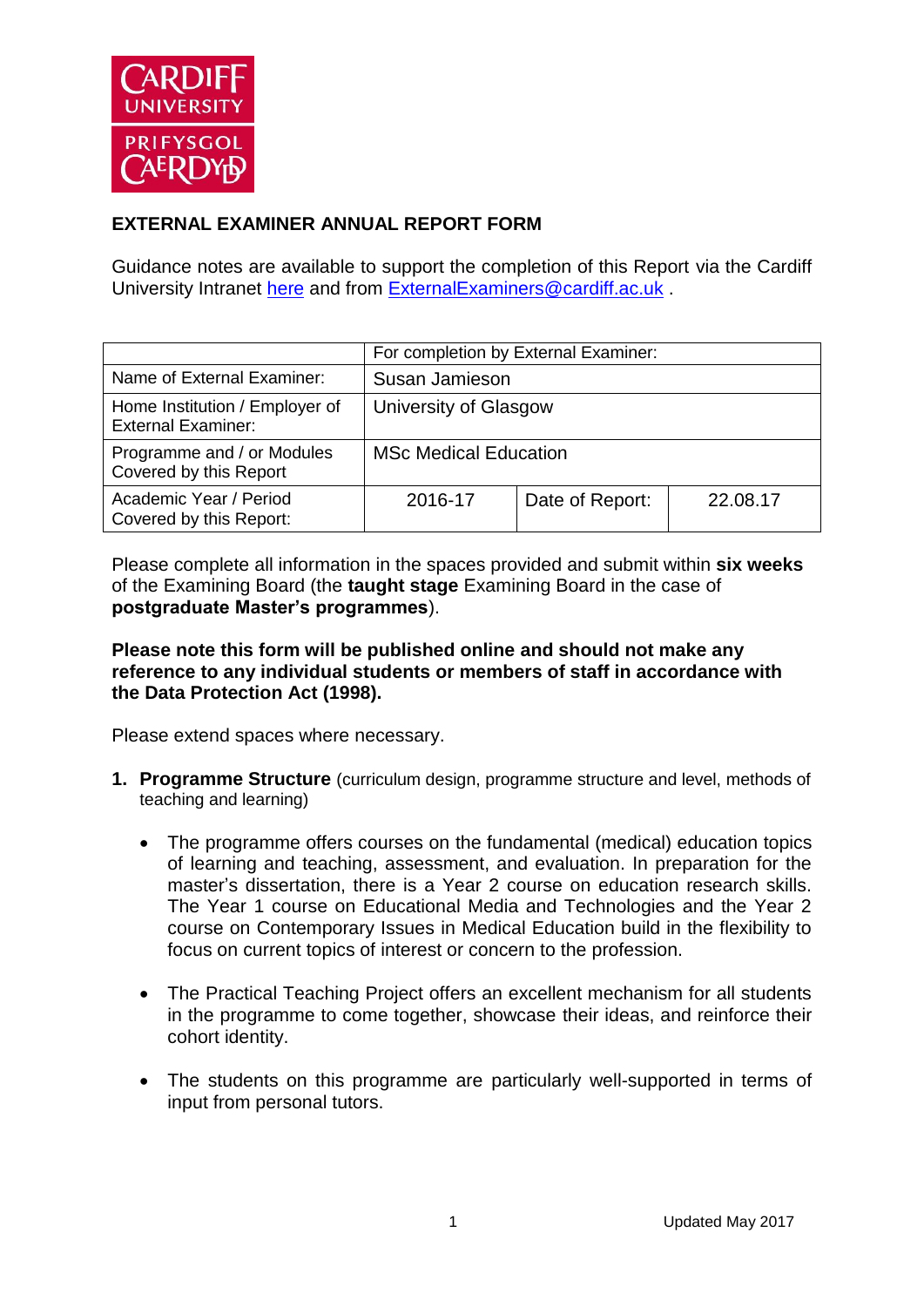**2. Academic Standards** (comparability with other UK HEIs, achievement of students, any PSRB requirements)

The quality of work reviewed, and the corresponding grades awarded, is comparable with standards in my own institution and others where I have been external examiner for PGT courses/programmes.

- **3. The Assessment Process** (enabling achievement of aims and learning outcomes; stretch of assessment; comparability of standards between modules of the same level)
	- The documentation produced by the team is exemplary.
	- I appreciated the team's positive response to a request to extend the period for review of documentation prior to the Exam Board. The second external and myself were able to review a greater range of work, with less time pressure.

#### **4. Year-on-Year Comments**

[Previous External Examiner Reports are available from the Cardiff University Website [here.](https://www.cardiff.ac.uk/public-information/quality-and-standards/external-examiner-reports)]

Nothing specific to add.

**5. Preparation for the role of External Examiner (for new External Examiners only)** (appropriateness of briefing provided, visits to School, programme handbooks and supporting information)

#### N/A

- **6. Noteworthy Practice and Enhancement** (good and innovative practice in learning, teaching and assessment; opportunities for enhancement of learning opportunities)
	- The Practice Assignment in Year 1, which offers students the chance for feedback prior to a first summative submission.
	- The detailed, constructive, individual feedback provided to dissertation students.
	- The Practical Teaching Project, for fostering a cohort identity and interaction between year groups.
- **7. Appointment Overview (for retiring External Examiners only)** (significant changes in standards, programme/discipline developments, implementation of recommendations, further areas of work)

N/A

## **8. Annual Report Checklist**

Please include appropriate comments within Sections 1-7 above for any answer of 'No'.

|                                     |                                                                | Yes | No<br>(N) | N/A<br>(N/A) |
|-------------------------------------|----------------------------------------------------------------|-----|-----------|--------------|
| <b>Programme/Course Information</b> |                                                                |     |           |              |
| 8.1                                 | Did you receive sufficient information about the Programme and |     |           |              |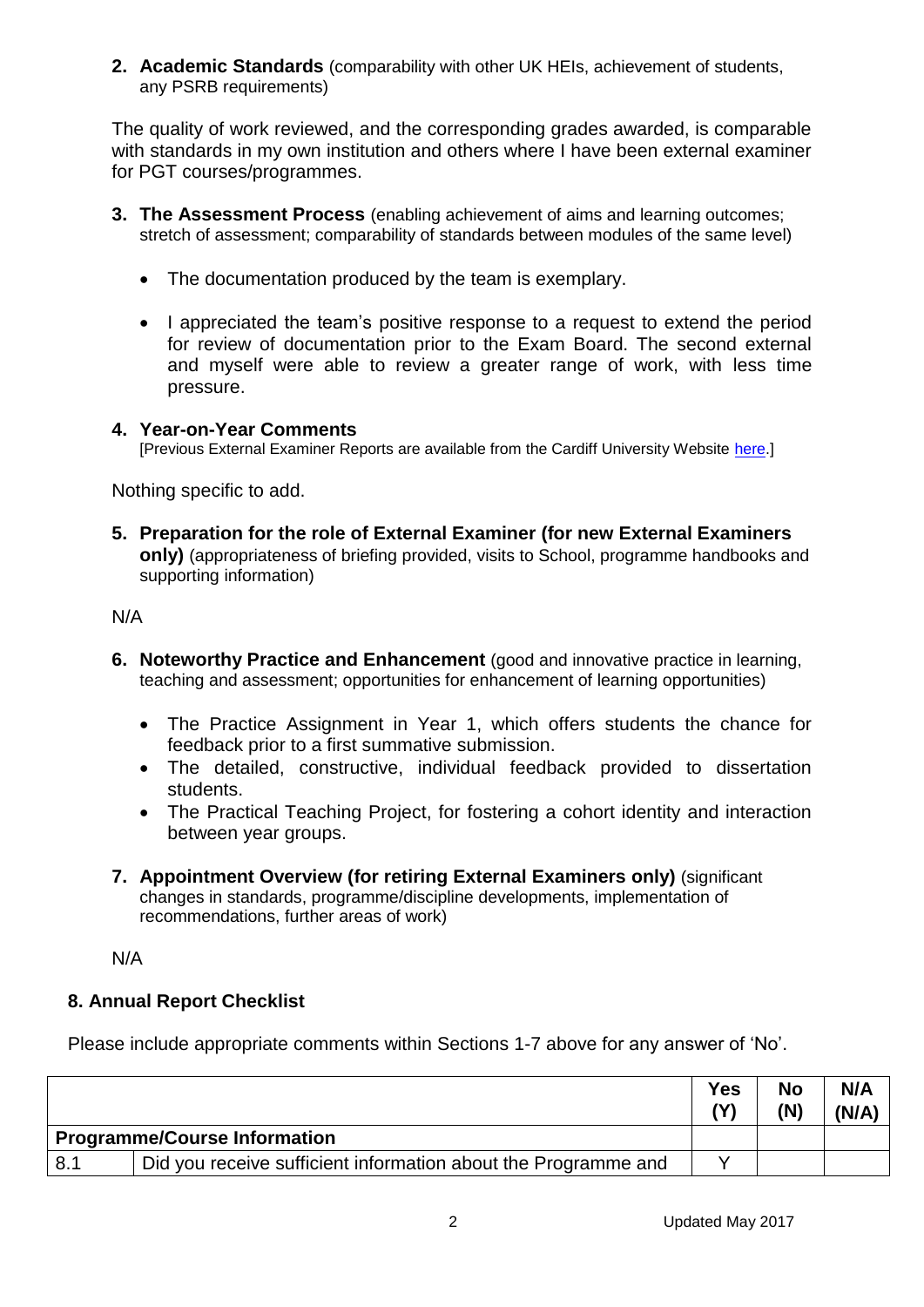|                                                      | its contents, learning outcomes and assessments?                                                                                                                                                                                                                                                                  |   |  |     |
|------------------------------------------------------|-------------------------------------------------------------------------------------------------------------------------------------------------------------------------------------------------------------------------------------------------------------------------------------------------------------------|---|--|-----|
| 8.2                                                  | Were you asked to comment on any changes to the assessment<br>of the Programme?                                                                                                                                                                                                                                   |   |  | N/A |
|                                                      | <b>Draft Examination Question Papers</b>                                                                                                                                                                                                                                                                          |   |  |     |
| 8.3                                                  | Were you asked to approve all examination papers contributing<br>to the final award?                                                                                                                                                                                                                              |   |  | N/A |
| 8.4                                                  | Were the nature, spread and level of the questions appropriate?                                                                                                                                                                                                                                                   |   |  | N/A |
| 8.5                                                  | Were suitable arrangements made to consider your comments?                                                                                                                                                                                                                                                        |   |  | N/A |
|                                                      | <b>Marking Examination Scripts</b>                                                                                                                                                                                                                                                                                |   |  |     |
| 8.6                                                  | Did you receive a sufficient number of scripts to be able to assess<br>whether the internal marking and classifications were appropriate<br>and consistent?                                                                                                                                                       |   |  | N/A |
| 8.7                                                  | Was the general standard and consistency of marking<br>appropriate?                                                                                                                                                                                                                                               |   |  | N/A |
| 8.8                                                  | Were the scripts marked in such a way as to enable you to see<br>the reasons for the award of given marks?                                                                                                                                                                                                        |   |  | N/A |
| 8.9                                                  | Were you satisfied with the standard and consistency of marking<br>applied by the internal examiners?                                                                                                                                                                                                             |   |  | N/A |
| 8.10                                                 | In your judgement, did you have the opportunity to examine a<br>sufficient cross-section of candidates' work contributing to the<br>final assessment?                                                                                                                                                             |   |  | N/A |
|                                                      | <b>Coursework and Practical Assessments</b>                                                                                                                                                                                                                                                                       |   |  |     |
| 8.11                                                 | Was the choice of subjects for coursework and / or practical<br>assessments appropriate?                                                                                                                                                                                                                          | Y |  |     |
| 8.12                                                 | Were you afforded access to an appropriate sample of<br>coursework and / or practical assessments?                                                                                                                                                                                                                | Y |  |     |
| 8.13                                                 | Was the method and general standard of assessment<br>appropriate?                                                                                                                                                                                                                                                 | Y |  |     |
| 8.14                                                 | Is sufficient feedback provided to students on their assessed<br>work?                                                                                                                                                                                                                                            | Y |  |     |
|                                                      | <b>Clinical Examinations (if applicable)</b>                                                                                                                                                                                                                                                                      |   |  |     |
| 8.15                                                 | Were satisfactory arrangements made for the conduct of clinical<br>assessments?                                                                                                                                                                                                                                   |   |  | N/A |
|                                                      | <b>Sampling of Work</b>                                                                                                                                                                                                                                                                                           |   |  |     |
| 8.16                                                 | Were you afforded sufficient time to consider samples of<br>assessed work?                                                                                                                                                                                                                                        | Y |  |     |
|                                                      | <b>Examining Board Meeting</b>                                                                                                                                                                                                                                                                                    |   |  |     |
| 8.17                                                 | Were you able to attend the Examining Board meeting?                                                                                                                                                                                                                                                              | Y |  |     |
| 8.18                                                 | Was the Examining Board conducted properly, in accordance with<br>established procedures and to your satisfaction?                                                                                                                                                                                                | Y |  |     |
| 8.19                                                 | Cardiff University recognises the productive contribution of<br>External Examiners to the assessment process and, in particular,<br>to the work of the Examining Board. Have you had adequate<br>opportunities to discuss the Programme and any outstanding<br>concerns with the Examining Board or its officers? | Y |  |     |
| <b>Joint Examining Board Meeting (if applicable)</b> |                                                                                                                                                                                                                                                                                                                   |   |  |     |
| 8.20                                                 | Did you attend a Composite Examining Board, i.e. one convened<br>to consider the award of Joint Honours degrees?                                                                                                                                                                                                  |   |  | N/A |